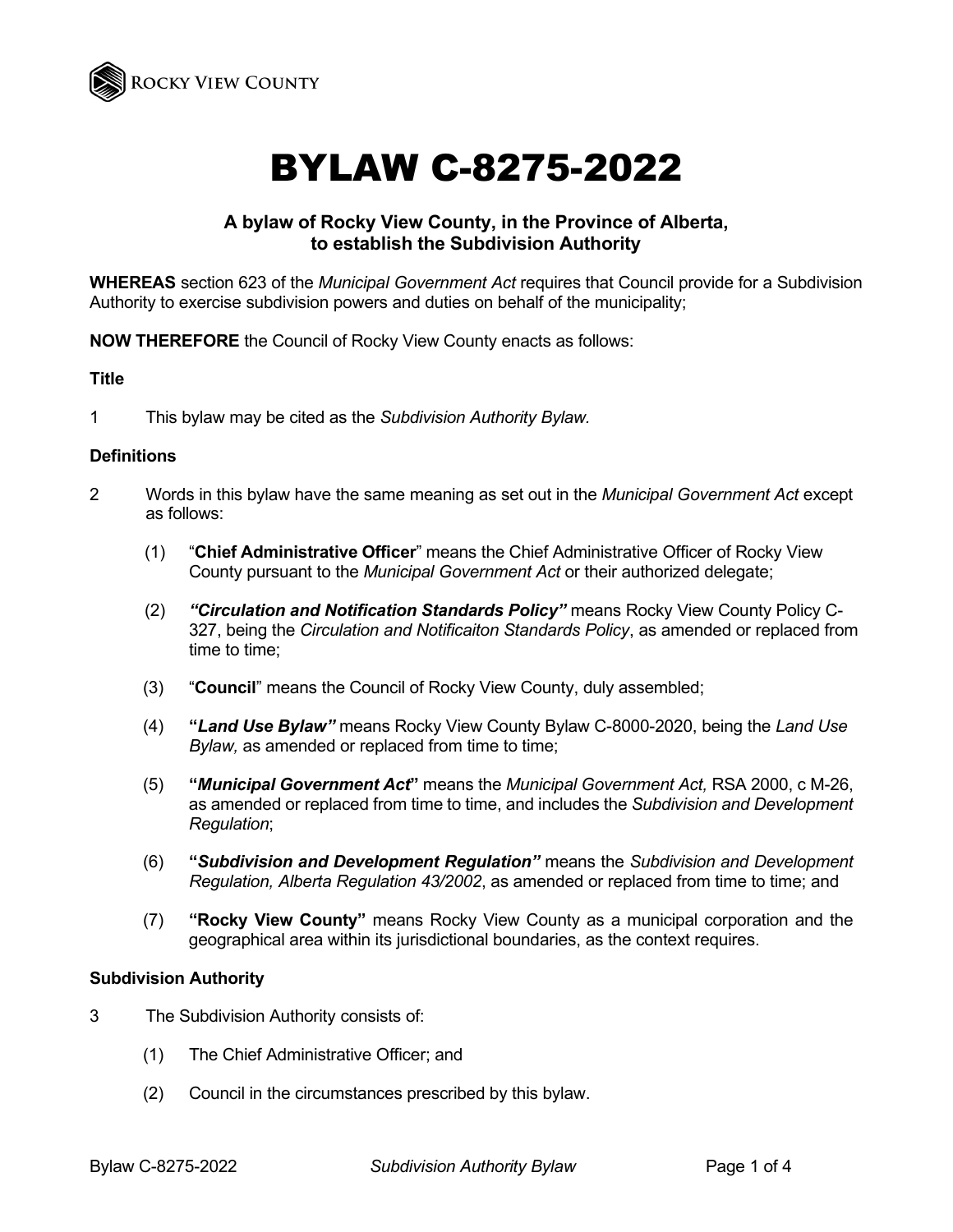

- 4 The Chief Administrative Officer and Council are authorized to exercise subdivision powers and duties on behalf of Rocky View County in accordance with the *Municipal Government Act* and this bylaw.
- 5 The Chief Administrative Officer is the Subdivision Authority and may consider and render a decision on a subdivision application except in the following circumstances, in which case Council is the Subdivision Authority and will consider and render a decision on the subdivision application:
	- (1) an applicant requests that their subdivision application be considered by Council;
	- (2) a landowner within the application circulation area prescribed by Rocky View County's *Circulation and Notification Standards Policy*, a provincial agency, an adjacent municipality, or a school board objects to the application;
	- (3) approval of the subdivision application would require the relaxation of any applicable nonstatutory plan, policy, or standard adopted by Council;
	- (4) the subdivision application does not satisfy the criteria for approval set out within section 654(1) of *Municipal Government Act*; or
	- (5) Council passes a resolution or bylaw directing that Council is the Subdivision Authority for all subdivision applications relating to a specific amendment to the *Land Use Bylaw.*
- 6 Applications to modify an approved subdivision application are subject to the same criteria established in section 5 of this bylaw.
- 7 The Chief Administrative Officer may refer any subdivision application to Council to consider and render a decision on the application.
- 8 The Chief Administrative Officer in all cases, regardless of whether the Chief Administrative Officer is the Subsdivision Authority or not, is authorized to:
	- (1) make a decision with respect to a request to extend the time that a plan of subdivision is required to be submitted to the Subdivision Authority; and
	- (2) make a decision with respect to a request to extend the time that a plan of subdivision must be registered with the Land Titles Office.

#### **Decisions of the Subdivision Authority**

- 9 The Subdivision Authority will prepare and issue decisions in accordance with the *Municipal Government Act*, including attaching conditions when a subdivision application is approved and providing written reasons when a subdivision application is refused.
- 10 The Chief Administrative Officer, when acting as the Subdivision Authority, may attach conditions to a subdivision application approval issued in accordance with the *Municipal Government Act*.
- 11 Council, when acting as the Subdivision Authority, may attach conditions to a subdivision application approval issued in accordance with *Municipal Government Act*.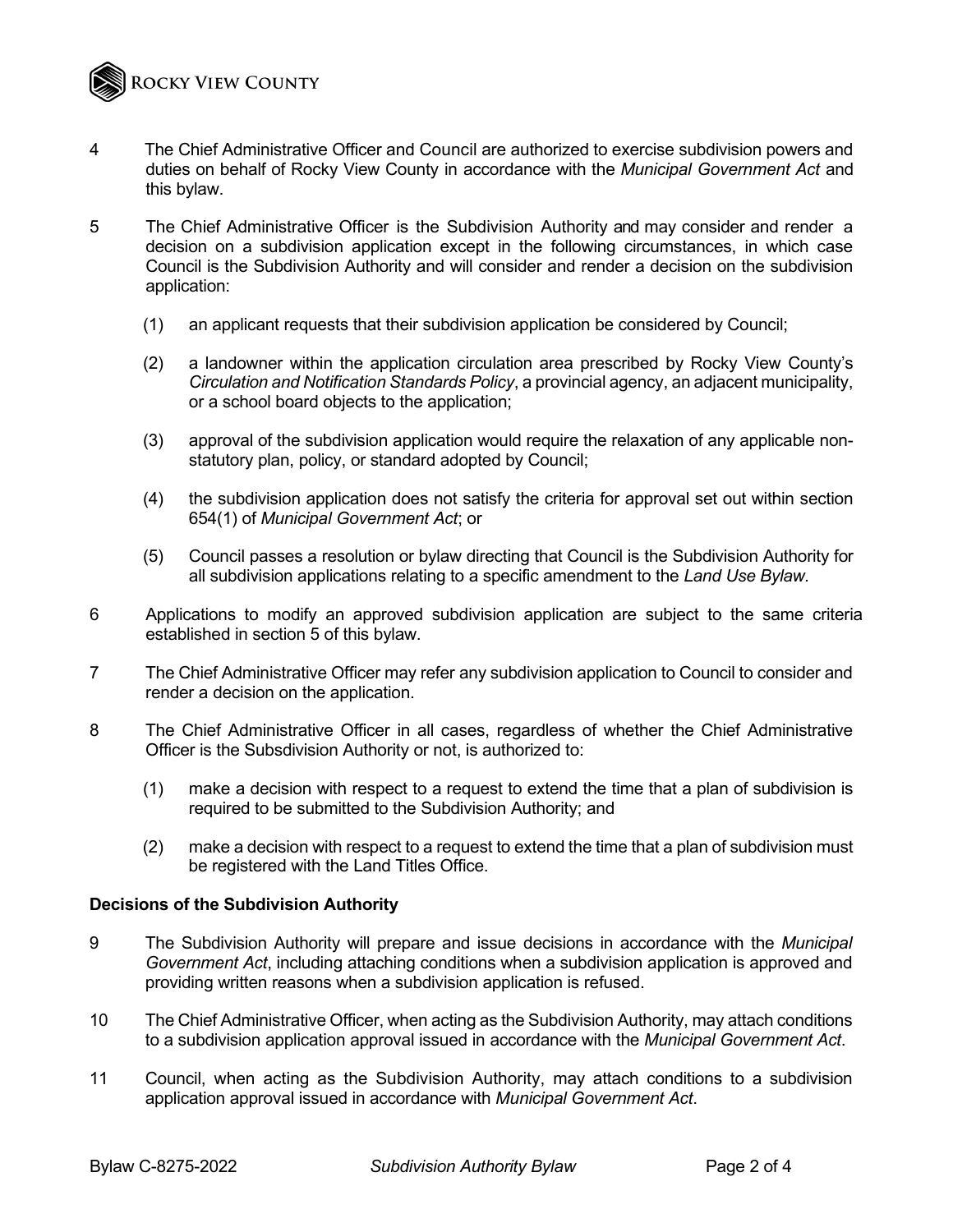

- 12 The Chief Administrative Officer in all cases, regardless of whether the Chief Administrative Officer is the Subsdivision Authority or not, is responsible for:
	- (1) scheduling meetings and preparing the agenda and minutes for each meeting of the Subdivision Authority;
	- (2) preparing, issuing, and siging decisions of the Subdivision Authority, including any conditions or reasons attached to the decision, in accordance with the *Municipal Government Act* and *Subdivision and Development Regulation*; and
	- (3) all other administrative duties required or desired for the Subdivision Authority to exercise its powers and duties.
- 13 No person shall consider or make a decision on a subdivision application when that person has a pecuniary interest in the matter as defined in the *Municipal Government*, whether that person is a councillor or not.

#### **Severability**

14 If any provision of this bylaw is declared invalid for any reason by a court of competent jurisdiction, all other provisions of this bylaw will remain valid and enforceable.

#### **Repeal and Effective Date**

- 15 Rocky View Bylaw C-7546-2015, being the *Subdivision Authority Bylaw*, and all amendments thereto are repealed upon this bylaw passing and coming into full force and effect.
- 16 Bylaw C-8275-2022 is passed when it receives third reading and is signed in accordance with the *Municipal Government Act*.
- 17 Bylaw C-8275-2022 comes into full force and effect on May 26, 2022.